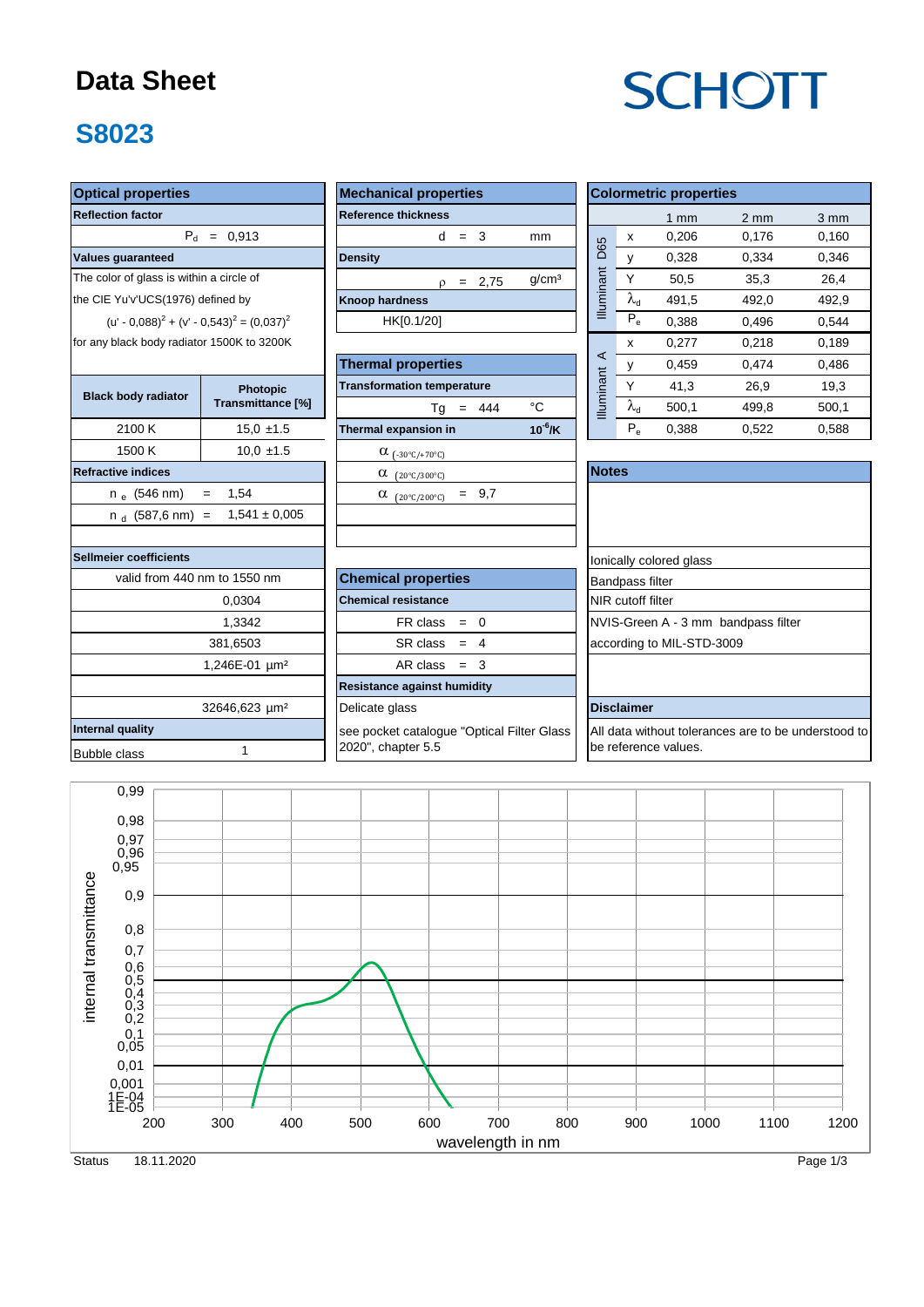### **Data Sheet**

## **SCHOTT**

### **S8023**



#### **Internal transmittance ti at reference thickness**

| The internal transmittance values, tabulated and graphically represented, are reference values only |                          |               |  |               |                                       |  |               |  |               |  |               |               |               |           |               |               |
|-----------------------------------------------------------------------------------------------------|--------------------------|---------------|--|---------------|---------------------------------------|--|---------------|--|---------------|--|---------------|---------------|---------------|-----------|---------------|---------------|
| $\lambda$ /nm                                                                                       |                          | $\tau_i$      |  | $\lambda$ /nm | $\tau_i$                              |  | $\lambda$ /nm |  | τi            |  | $\lambda$ /nm | $\tau_i$      | $\lambda$ /nm | $\tau_i$  | $\lambda$ /nm | $\tau_i$      |
| 200                                                                                                 | $\overline{\phantom{a}}$ | 1,0E-05       |  | 500           | 5,796E-01                             |  | 800           |  | $< 1,000E-05$ |  | 1100          | $< 1,000E-05$ | 2200          | 3,323E-01 | 3700          | 8,548E-03     |
| 210                                                                                                 | $\overline{\phantom{a}}$ | 1,0E-05       |  | 510           | 6,186E-01                             |  | 810           |  | $< 1,000E-05$ |  | 1110          | $< 1,000E-05$ | 2250          | 3,728E-01 | 3750          | 7,773E-03     |
| 220                                                                                                 | $\prec$                  | 1,0E-05       |  | 520           | 6,216E-01                             |  | 820           |  | $< 1,000E-05$ |  | 1120          | $< 1,000E-05$ | 2300          | 4,136E-01 | 3800          | 5,431E-03     |
| 230                                                                                                 | $\prec$                  | 1,0E-05       |  | 530           | 5,754E-01                             |  | 830           |  | $< 1,000E-05$ |  | 1130          | $< 1,000E-05$ | 2350          | 4,531E-01 | 3850          | 3,027E-03     |
| 240                                                                                                 | $\prec$                  | 1,0E-05       |  | 540           | 4,804E-01                             |  | 840           |  | $< 1,000E-05$ |  | 1140          | $< 1,000E-05$ | 2400          | 4,891E-01 | 3900          | 1,397E-03     |
| 250                                                                                                 | $\prec$                  | 1,0E-05       |  | 550           | 3,530E-01                             |  | 850           |  | $< 1,000E-05$ |  | 1150          | $< 1,000E-05$ | 2450          | 5,187E-01 | 3950          | 4,345E-04     |
| 260                                                                                                 | $\prec$                  | 1,0E-05       |  | 560           | 2,225E-01                             |  | 860           |  | $< 1,000E-05$ |  | 1160          | $< 1,000E-05$ | 2500          | 5,374E-01 | 4000          | 9,178E-05     |
| 270                                                                                                 | $\prec$                  | 1,0E-05       |  | 570           | 1,162E-01                             |  | 870           |  | $< 1,000E-05$ |  | 1170          | $< 1,000E-05$ | 2550          | 5,451E-01 | 4050          | 1,790E-05     |
| 280                                                                                                 | $\overline{\phantom{a}}$ | 1,0E-05       |  | 580           | 4,910E-02                             |  | 880           |  | $< 1,000E-05$ |  | 1180          | $< 1,000E-05$ | 2600          | 5,502E-01 | 4100          | $< 1,000E-05$ |
| 290                                                                                                 | $\prec$                  | 1,0E-05       |  | 590           | 1,618E-02                             |  | 890           |  | $< 1,000E-05$ |  | 1190          | $< 1,000E-05$ | 2650          | 5,547E-01 | 4150          | $< 1,000E-05$ |
| 300                                                                                                 | $\overline{\phantom{a}}$ | 1,0E-05       |  | 600           | 4,118E-03                             |  | 900           |  | $< 1,000E-05$ |  | 1200          | $< 1,000E-05$ | 2700          | 5,481E-01 | 4200          | $< 1,000E-05$ |
| 310                                                                                                 | $\overline{a}$           | 1,0E-05       |  | 610           | 8,105E-04                             |  | 910           |  | $< 1,000E-05$ |  | 1250          | $< 1,000E-05$ | 2750          | 4,994E-01 | 4250          | $< 1,000E-05$ |
| 320                                                                                                 |                          | $< 1,000E-05$ |  | 620           | 1,208E-04                             |  | 920           |  | $< 1,000E-05$ |  | 1300          | $< 1,000E-05$ | 2800          | 2,689E-01 | 4300          | $< 1,000E-05$ |
| 330                                                                                                 |                          | $< 1,000E-05$ |  | 630           | 1,360E-05                             |  | 930           |  | $< 1,000E-05$ |  | 1350          | $< 1,000E-05$ | 2850          | 1,121E-01 | 4350          | $< 1,000E-05$ |
| 340                                                                                                 |                          | $< 1,000E-05$ |  | 640           | $< 1,000E-05$                         |  | 940           |  | $< 1,000E-05$ |  | 1400          | $< 1,000E-05$ | 2900          | 5,898E-02 | 4400          | $< 1,000E-05$ |
| 350                                                                                                 |                          | 5,305E-04     |  | 650           | $< 1,000E-05$                         |  | 950           |  | $< 1,000E-05$ |  | 1450          | $< 1,000E-05$ | 2950          | 3,724E-02 | 4450          | $< 1,000E-05$ |
| 360                                                                                                 |                          | 1,243E-02     |  | 660           | $< 1,000E-05$                         |  | 960           |  | $< 1,000E-05$ |  | 1500          | $< 1,000E-05$ | 3000          | 2,578E-02 | 4500          | $< 1,000E-05$ |
| 370                                                                                                 |                          | 6,439E-02     |  | 670           | $< 1,000E-05$                         |  | 970           |  | $< 1,000E-05$ |  | 1550          | 5,810E-05     | 3050          | 1,840E-02 | 4550          | $< 1,000E-05$ |
| 380                                                                                                 |                          | 1,397E-01     |  | 680           | $< 1,000E-05$                         |  | 980           |  | $< 1,000E-05$ |  | 1600          | 3,349E-04     | 3100          | 1,314E-02 | 4600          | $< 1,000E-05$ |
| 390                                                                                                 |                          | 2,098E-01     |  | 690           | $< 1,000E-05$                         |  | 990           |  | $< 1,000E-05$ |  | 1650          | 1,381E-03     | 3150          | 9,636E-03 | 4650          | 1,919E-05     |
| 400                                                                                                 |                          | 2,590E-01     |  | 700           | $\prec$<br>1,000E-05                  |  | 1000          |  | $< 1,000E-05$ |  | 1700          | 4,363E-03     | 3200          | 7,306E-03 | 4700          | 4,704E-05     |
| 410                                                                                                 |                          | 2,881E-01     |  | 710           | $< 1,000E-05$                         |  | 1010          |  | $< 1,000E-05$ |  | 1750          | 1,129E-02     | 3250          | 5,847E-03 | 4750          | 9,473E-05     |
| 420                                                                                                 |                          | 3,042E-01     |  | 720           | $< 1,000E-05$                         |  | 1020          |  | $< 1,000E-05$ |  | 1800          | 2,387E-02     | 3300          | 4,945E-03 | 4800          | 1,584E-04     |
| 430                                                                                                 |                          | 3,144E-01     |  | 730           | $< 1,000E-05$                         |  | 1030          |  | $< 1,000E-05$ |  | 1850          | 4,389E-02     | 3350          | 4,463E-03 | 4850          | 2,376E-04     |
| 440                                                                                                 |                          | 3,249E-01     |  | 740           | $< 1,000E-05$                         |  | 1040          |  | $< 1,000E-05$ |  | 1900          | 7,212E-02     | 3400          | 4,260E-03 | 4900          | 3,262E-04     |
| 450                                                                                                 |                          | 3,430E-01     |  | 750           | $< 1,000E-05$                         |  | 1050          |  | $< 1,000E-05$ |  | 1950          | 1,074E-01     | 3450          | 4,380E-03 | 4950          | 3,896E-04     |
| 460                                                                                                 |                          | 3,719E-01     |  | 760           | $< 1,000E-05$                         |  | 1060          |  | $< 1,000E-05$ |  | 2000          | 1,488E-01     | 3500          | 4,740E-03 | 5000          | 3,832E-04     |
| 470                                                                                                 |                          | 4,097E-01     |  | 770           | 1,000E-05<br>$\overline{\phantom{a}}$ |  | 1070          |  | $< 1,000E-05$ |  | 2050          | 1,947E-01     | 3550          | 5,450E-03 | 5050          | 2,843E-04     |
| 480                                                                                                 |                          | 4,614E-01     |  | 780           | $< 1,000E-05$                         |  | 1080          |  | $< 1,000E-05$ |  | 2100          | 2,428E-01     | 3600          | 6,450E-03 | 5100          | 1,509E-04     |
| 490                                                                                                 |                          | 5,213E-01     |  | 790           | $< 1,000E-05$                         |  | 1090          |  | $< 1,000E-05$ |  | 2150          | 2,908E-01     | 3650          | 7,713E-03 | 5150          | 5,275E-05     |